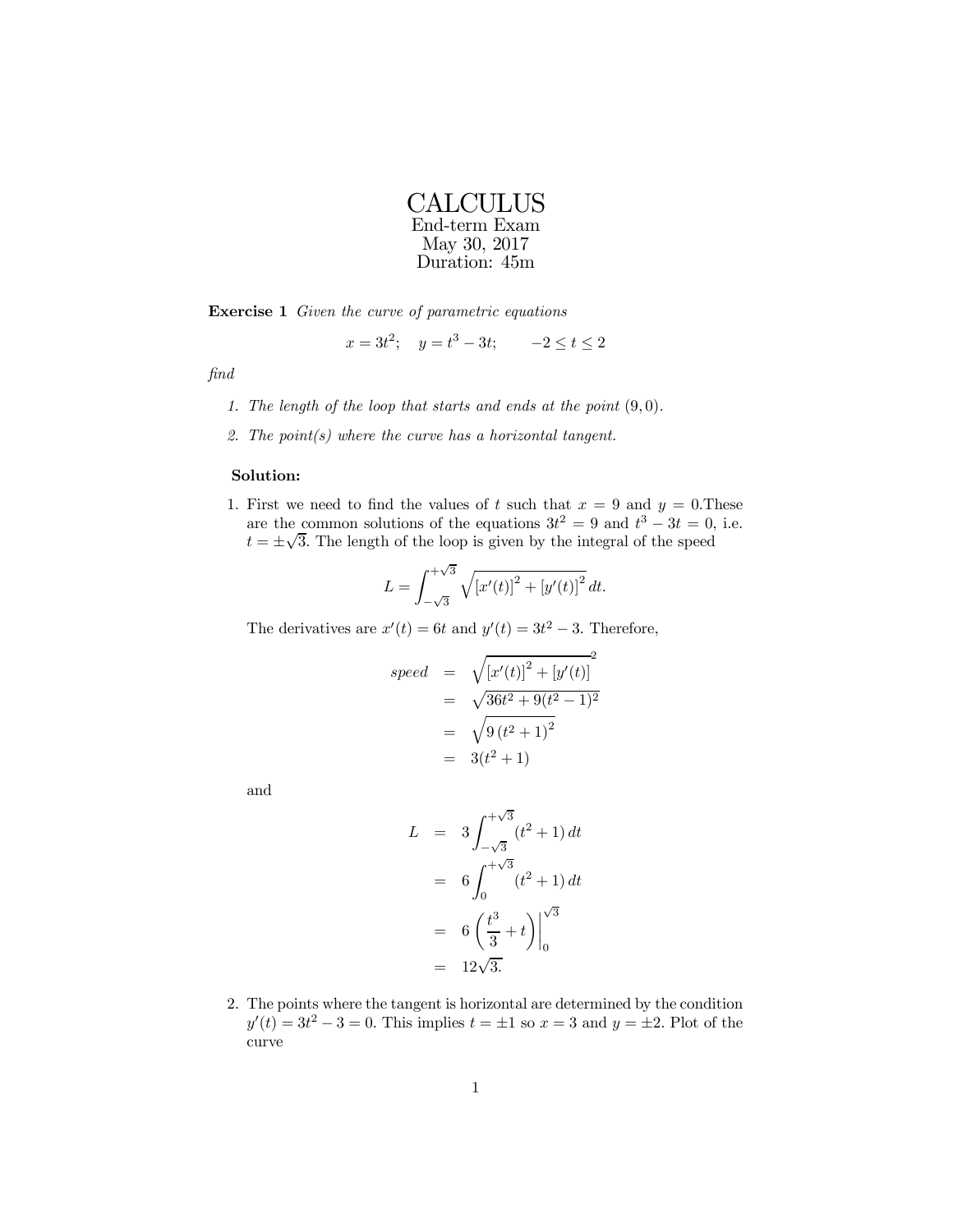

Exercise 2 Consider the function

$$
f(x,y) = 2x^2 + 3y^2.
$$

- 1. Find the directional derivative of f at the point  $(1/2, -1/2)$  in the direction of the vector  $\mathbf{u} = 4\mathbf{i} - 3\mathbf{j}$ .
- 2. Evaluate the double integral of f on the region D enclosed by the lines  $x = -1$ ,  $y = -1$  and  $x + y = 1$ .

## Solution:

1. Partial derivatives

$$
\begin{array}{rcl}\nf_x & = & 4x \\
f_y & = & 6y\n\end{array}
$$

Gradient vector at the point  $(1/2, -1/2)$ 

$$
\nabla f(1/2, -1/2) = 2i - 3j.
$$

Unit vector  ${\bf d}$  in the direction of  ${\bf u}=4{\bf i}-3{\bf j}$ 

$$
\mathbf{d} = \frac{\mathbf{u}}{\|\mathbf{u}\|} = \frac{4\mathbf{i} - 3\mathbf{j}}{\sqrt{4^2 + 3^2}} = \frac{4}{5}\mathbf{i} - \frac{3}{5}\mathbf{j}.
$$

Directional derivative of  $f$  at  $(1/2, -1/2)$  in the direction of vector **u** 

$$
D_{\mathbf{u}}(f)(1/2, -1/2) = \nabla f(1/2, -1/2) \cdot \mathbf{d}
$$
  
\n
$$
= (2\mathbf{i} - 3\mathbf{j}) \cdot \left(\frac{4}{5}\mathbf{i} - \frac{3}{5}\mathbf{j}\right)
$$
  
\n
$$
= 2\frac{4}{5} + (-3)\left(-\frac{3}{5}\right)
$$
  
\n
$$
= \frac{17}{5}.
$$